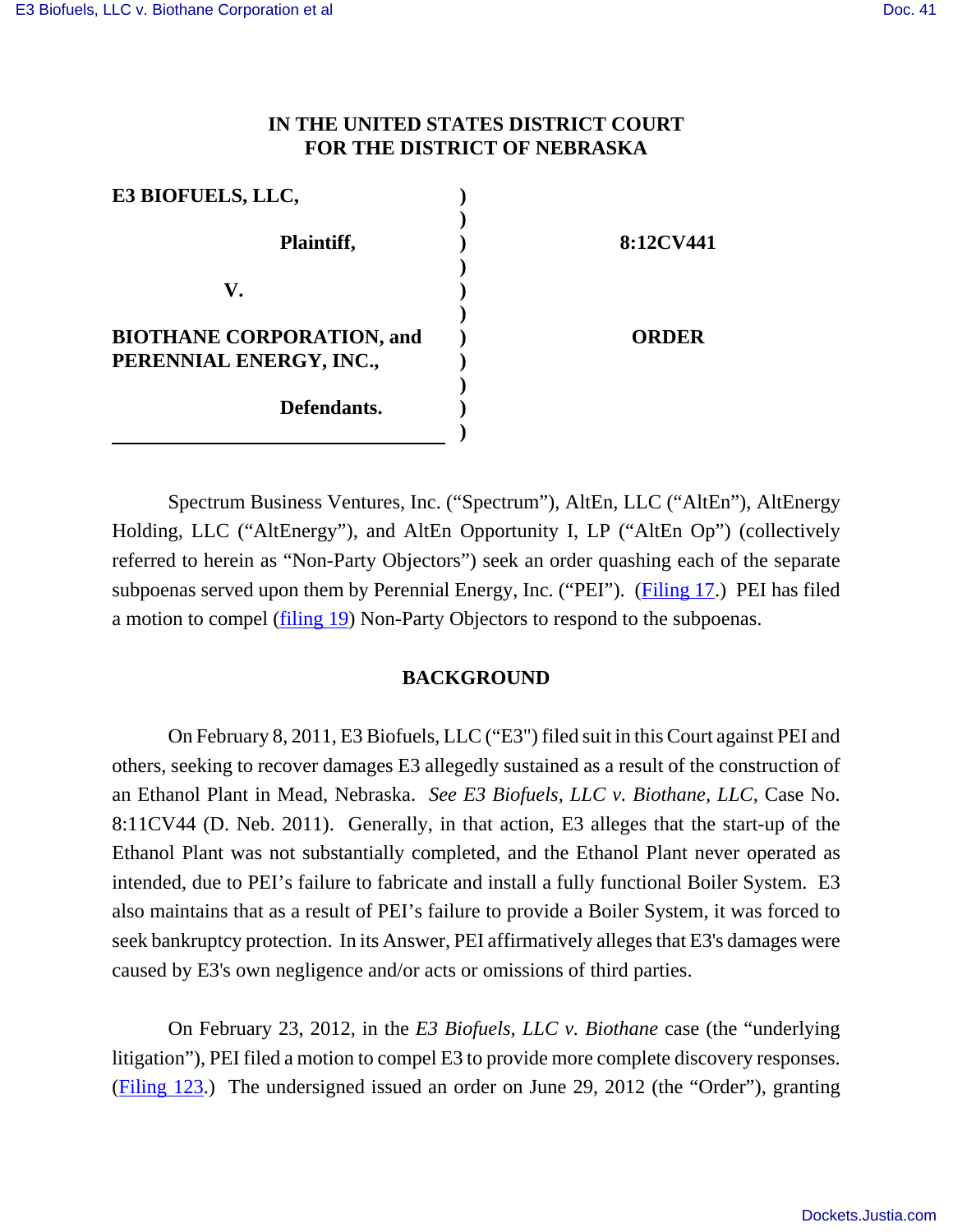PEI's motion, in part. (Filing 141.) The Order compelled E3 to produce some documents post-dating the bankruptcy, finding that "discovery related to the construction problems allegedly occurring at the Ethanol Plant is relevant to the issues involved in this case" and "discovery requests seeking to determine to what extent, if any, other problems caused the alleged failures or completion delays are clearly relevant to the claims and defenses in this case."  $(\underline{Id})$  Following the issuance of the Order, PEI filed this miscellaneous action<sup>1</sup> to enforce the subpoenas served upon Non-Party Objectors.<sup>2</sup> PEI's subpoenas generally seek documents relating to the construction and re-commissioning of the Ethanol Plant.

#### **DISCUSSION**

Non-Party Objectors argue that the subpoenas, which seek documents relating to the Ethanol Plant, should be quashed because they place an undue burden on non-parties and request irrelevant materials. Under Fed. R. Civ. P. 45, a district court may quash or modify a subpoena if the subpoena fails to allow reasonable time for compliance, requires a nonparty to travel more than 100 miles, requires disclosure of privileged or protected matter or subjects a person to undue burden. Fed. R. Civ. P. 45. In evaluating whether a subpoena presents an undue burden, courts generally consider (1) the relevance of the requested information; (2) the need of the party for the information; (3) the breadth of the request; (4) the time period covered by the request; (5) the particularity with which the party describes the requested information; and (6) the burden imposed. *Wiwa v. Royal Dutch Petroleum Co.*, 392 F.3d 812, 818 (5th Cir. 2004). "Further, if the person to whom the document request is

<sup>&</sup>lt;sup>1</sup> The miscellaneous action was filed in the United States District Court for the Western District of Missouri. The suit was transferred to this Court on December 19, 2012. (Filing 28.)

<sup>&</sup>lt;sup>2</sup> Non-Party Objector AltEn purchased the Ethanol Plant in November, 2010. AltEn is a small company with a total of six full time employees, including the plant manager, an assistant plant manager, three maintenance employees and an ethanol board operator. E3, and its sole shareholder, Dennis Langley ("Langley"), own 30% of the stock of AltEn. AltEnergy and AltEn Op are passive investors in AltEn. AltEnergy, AltEn Op and AltEn were not in existence when the incident that forms the basis for the underlying lawsuit occurred. Spectrum, which provides accounting and data management services for AltEn, has an investment interest in AltEnergy and AltEn Op.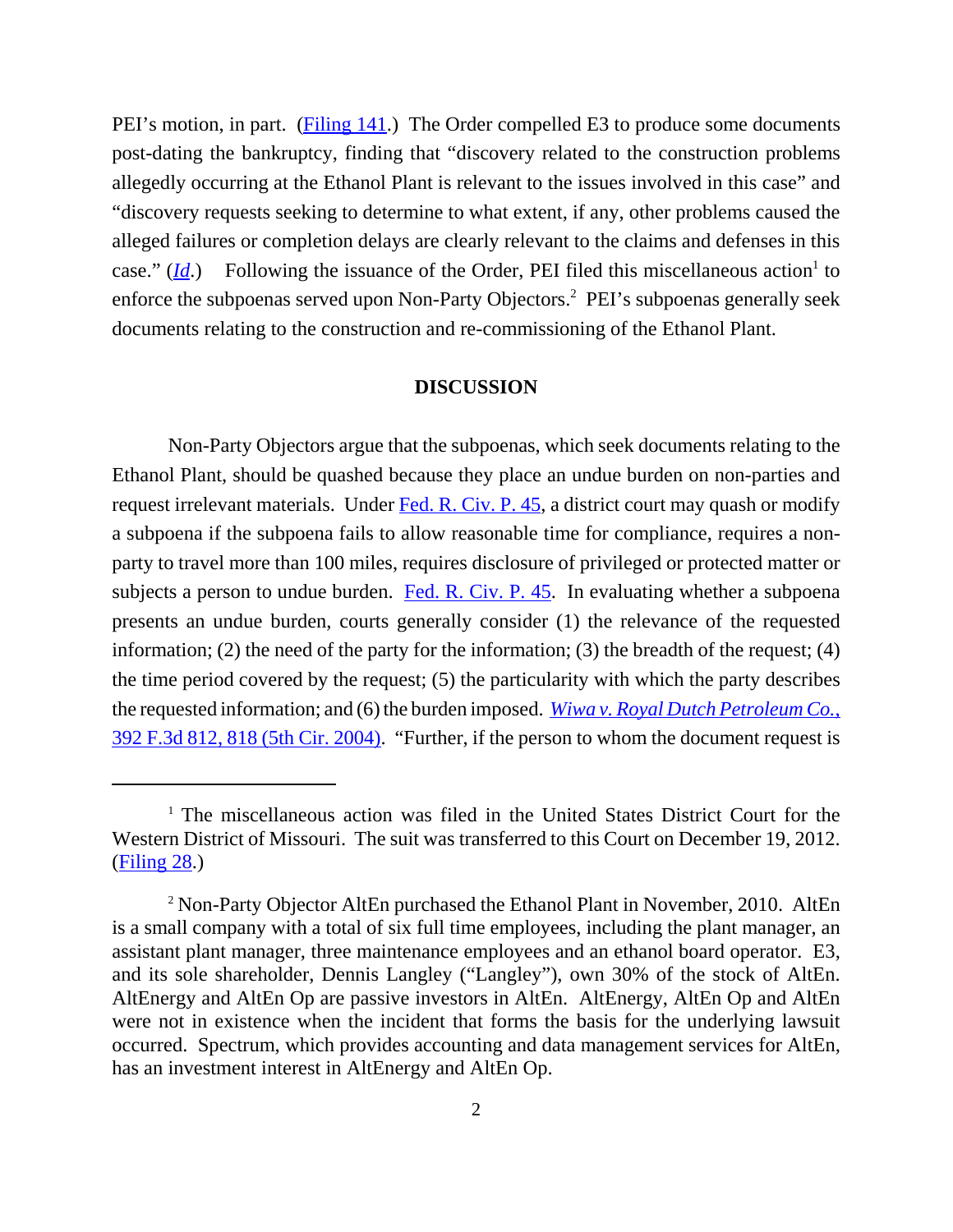made is a non-party, the court may also consider the expense and inconvenience to the nonparty." *<u>Id</u>*. at 818 (footnote omitted).

PEI requests that Non-Party Objectors produce documents related to the Ethanol Plant for three distinct time periods: (1) pre-bankruptcy; (2) post-bankruptcy, but before AltEn purchased the Plant, and (3) after the sale of the Plant.

With respect to pre-purchase materials, Non-Party Objectors represent that substantially all, in not all, the documents AltEn has in its possession were provided to E3, which, in turn, produced the documents to  $PEI<sup>3</sup>$  AltEn admits, however, that it may have retained some pre-purchase licenses and permits related to the Plant. Non-Party Objectors also maintain that AltEnergy and AltEn Op are passive investors and, other than accounting records and invoice payment records that may be held by Spectrum, *any* records they may have would be duplicative of any records held by AltEn.

AltEn further represents to the Court that it took no actions with respect to the operation, repair, construction, moth-balling or re-commissioning of the Ethanol Plant prior to its purchase of the Plant on November 22, 2010. AltEn claims that substantially all of its records for this time period are documents relating to the purchase of the Plant. These documents consist of pleadings and sale documents filed in the bankruptcy proceeding. AltEn argues that it should not have to produce these documents because they are readily available through the Court's electronic filing system.

Accepting Non-Party Objectors' representations as true, the Court will grant the motion to quash *in its entirety* as it relates to AltEnergy and AltEn Op. It does not appear that these entities have any relevant documents that cannot be obtained from other sources. The Court will also grant the motion to quash as it pertains to any pre-purchase materials held by Spectrum. The Court will deny the motion to quash, however, as it relates to the pre-

<sup>&</sup>lt;sup>3</sup> Non-Party Objectors have represented to the Court that E3's counsel has agreed to review the pre-bankruptcy materials it received from AltEn to ensure that all responsive materials have, in fact, been produced. The Court will not require AltEn to obtain and review documents previously given to E3 in order to respond to the subpoenas.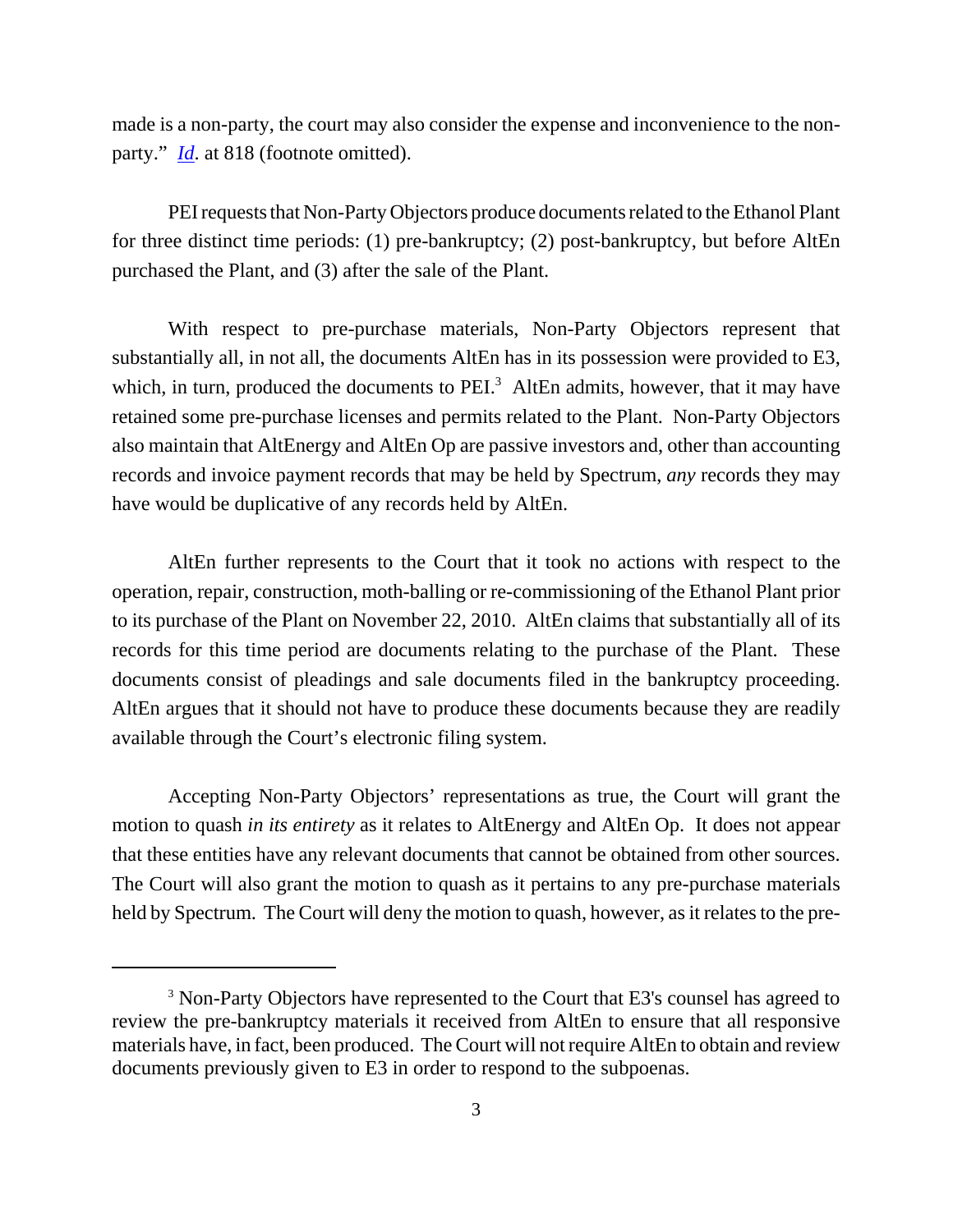purchase permits and licences that could be in AltEn's possession. The Court will also deny the motion to quash as it pertains to the pleadings and sale documents filed in the bankruptcy proceeding because if the documents are truly readily available, it should not be overly burdensome for AltEn to produce them.<sup>4</sup> The motion to quash is otherwise granted as to prepurchase materials sought from AltEn.

As to documents from the post-sale period, AltEn claims that it has extensive records, documents and things relating to the on-going construction of the Plant. Spectrum maintains that it has accounting and data files relating to the post-acquisition construction. AltEn and Spectrum assert that these records involve dozens of post-acquisition engineering contracts, purchase orders, project assessment records, correspondence, accounting records and other miscellaneous materials and would encompass thousands of documents.

As this Court previously held in the underlying litigation, based on the allegations contained in the Complaint, as well as PEI's asserted defenses, discovery requests seeking to determine to what extent, if any, other problems caused the alleged failures or completion delays at the Plant are relevant. Still, even this being true, the relevance of these documents deteriorates as more time passes from the primary event triggering this lawsuit, namely, the boiler explosion which occurred on February 9, 2007. Although the Court previously ordered E3 to produce some documents in its possession post-dating the bankruptcy, the Order did not necessarily encompass documents post-dating E3's sale of the Plant on November 22, 2010. It is one thing to order a party to produce documents for an approximate four-year time period following a precipitating event, and quite another to ask a non-party to produce a substantial number of documents generated up to six years after the same event.

In an effort to resolve this dispute, AltEn offered to produce post-purchase documents that relate to moving the Plant's boiler, replacing the damaged boiler, Plant improvements

<sup>&</sup>lt;sup>4</sup> AltEn claims that if other documents relating to the purchase exist, they would consist of drafts of pleadings, emails and other communications stored in AltEn's computers. Based on AltEn's representations, the Court sees no need for AltEn to review emails and other communications stored on its computers related to the purchase of the Plant.